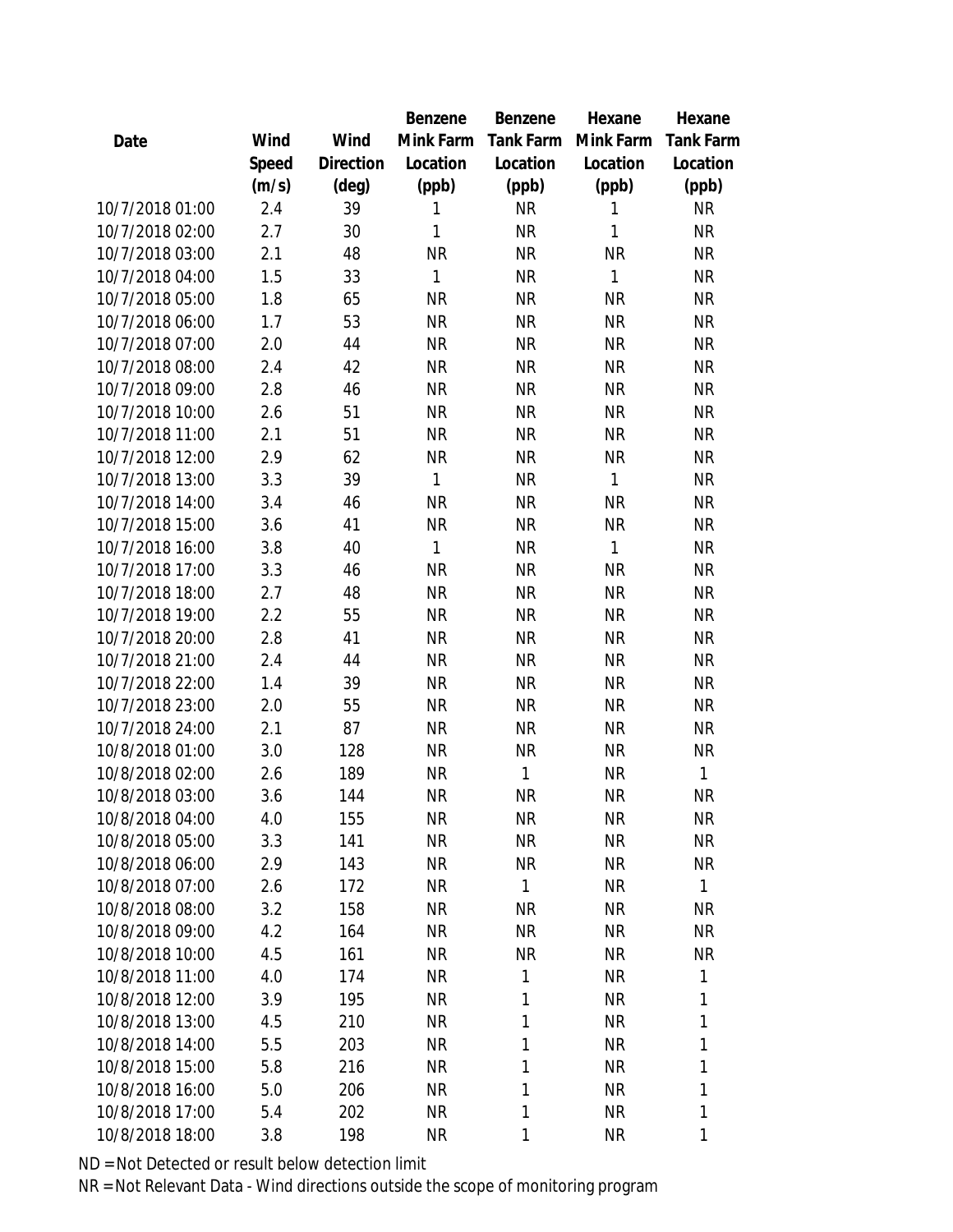|                  |       |           | Benzene   | Benzene   | Hexane    | Hexane       |
|------------------|-------|-----------|-----------|-----------|-----------|--------------|
| Date             | Wind  | Wind      | Mink Farm | Tank Farm | Mink Farm | Tank Farm    |
|                  | Speed | Direction | Location  | Location  | Location  | Location     |
|                  | (m/s) | (deg)     | (ppb)     | (ppb)     | (ppb)     | (ppb)        |
| 10/8/2018 19:00  | 3.1   | 184       | <b>NR</b> | 1         | <b>NR</b> | 1            |
| 10/8/2018 20:00  | 3.4   | 167       | <b>NR</b> | <b>NR</b> | <b>NR</b> | <b>NR</b>    |
| 10/8/2018 21:00  | 3.7   | 165       | <b>NR</b> | <b>NR</b> | <b>NR</b> | <b>NR</b>    |
| 10/8/2018 22:00  | 3.8   | 165       | <b>NR</b> | <b>NR</b> | <b>NR</b> | <b>NR</b>    |
| 10/8/2018 23:00  | 4.2   | 170       | <b>NR</b> | 1         | <b>NR</b> | $\mathbf{1}$ |
| 10/8/2018 24:00  | 4.5   | 172       | <b>NR</b> | 1         | <b>NR</b> | 1            |
| 10/9/2018 01:00  | 4.6   | 176       | <b>NR</b> | 1         | <b>NR</b> | 1            |
| 10/9/2018 02:00  | 4.7   | 182       | <b>NR</b> | 1         | <b>NR</b> | 1            |
| 10/9/2018 03:00  | 4.2   | 180       | <b>NR</b> | 1         | <b>NR</b> | 1            |
| 10/9/2018 04:00  | 4.5   | 170       | <b>NR</b> | 1         | <b>NR</b> | 1            |
| 10/9/2018 05:00  | 4.1   | 171       | <b>NR</b> | 1         | <b>NR</b> | 1            |
| 10/9/2018 06:00  | 3.9   | 167       | <b>NR</b> | <b>NR</b> | <b>NR</b> | <b>NR</b>    |
| 10/9/2018 07:00  | 4.1   | 167       | <b>NR</b> | <b>NR</b> | <b>NR</b> | <b>NR</b>    |
| 10/9/2018 08:00  | 4.5   | 168       | <b>NR</b> | <b>NR</b> | <b>NR</b> | <b>NR</b>    |
| 10/9/2018 09:00  | 4.5   | 173       | <b>NR</b> | 1         | <b>NR</b> | 1            |
| 10/9/2018 10:00  | 4.0   | 181       | <b>NR</b> | 1         | <b>NR</b> | 1            |
| 10/9/2018 11:00  | 4.2   | 190       | <b>NR</b> | 1         | <b>NR</b> | 1            |
| 10/9/2018 12:00  | 4.6   | 194       | <b>NR</b> | 1         | <b>NR</b> | 1            |
| 10/9/2018 13:00  | 4.8   | 199       | <b>NR</b> | 1         | <b>NR</b> | 1            |
| 10/9/2018 14:00  | 4.7   | 188       | <b>NR</b> | 1         | <b>NR</b> | 1            |
| 10/9/2018 15:00  | 4.9   | 178       | <b>NR</b> | 1         | <b>NR</b> | 1            |
| 10/9/2018 16:00  | 4.0   | 187       | <b>NR</b> | 1         | <b>NR</b> | 1            |
| 10/9/2018 17:00  | 2.0   | 170       | <b>NR</b> | 1         | <b>NR</b> | 1            |
| 10/9/2018 18:00  | 2.6   | 148       | <b>NR</b> | <b>NR</b> | <b>NR</b> | <b>NR</b>    |
| 10/9/2018 19:00  | 4.0   | 157       | <b>NR</b> | <b>NR</b> | <b>NR</b> | <b>NR</b>    |
| 10/9/2018 20:00  | 4.9   | 160       | <b>NR</b> | <b>NR</b> | <b>NR</b> | <b>NR</b>    |
| 10/9/2018 21:00  | 4.8   | 159       | <b>NR</b> | <b>NR</b> | <b>NR</b> | <b>NR</b>    |
| 10/9/2018 22:00  | 5.0   | 157       | <b>NR</b> | <b>NR</b> | NR        | NR           |
| 10/9/2018 23:00  | 5.4   | 160       | <b>NR</b> | <b>NR</b> | <b>NR</b> | <b>NR</b>    |
| 10/9/2018 24:00  | 5.7   | 165       | <b>NR</b> | <b>NR</b> | <b>NR</b> | <b>NR</b>    |
| 10/10/2018 01:00 | 5.4   | 167       | <b>NR</b> | <b>NR</b> | <b>NR</b> | <b>NR</b>    |
| 10/10/2018 02:00 | 5.0   | 172       | <b>NR</b> | 1         | <b>NR</b> | 1            |
| 10/10/2018 03:00 | 5.2   | 174       | <b>NR</b> | 1         | <b>NR</b> | 1            |
| 10/10/2018 04:00 | 4.9   | 176       | <b>NR</b> | 1         | <b>NR</b> | 1            |
| 10/10/2018 05:00 | 5.2   | 173       | <b>NR</b> | 1         | <b>NR</b> | 1            |
| 10/10/2018 06:00 | 4.9   | 176       | <b>NR</b> | 1         | <b>NR</b> | 1            |
| 10/10/2018 07:00 | 5.4   | 167       | <b>NR</b> | <b>NR</b> | <b>NR</b> | <b>NR</b>    |
| 10/10/2018 08:00 | 5.7   | 170       | <b>NR</b> | 1         | <b>NR</b> | 1            |
| 10/10/2018 09:00 | 5.4   | 172       | <b>NR</b> | 1         | <b>NR</b> | 1            |
| 10/10/2018 10:00 | 5.7   | 175       | <b>NR</b> | 1         | NR        | 1            |
| 10/10/2018 11:00 | 5.4   | 179       | <b>NR</b> | 1         | <b>NR</b> | 1            |
| 10/10/2018 12:00 | 5.0   | 179       | <b>NR</b> | 1         | <b>NR</b> | 1            |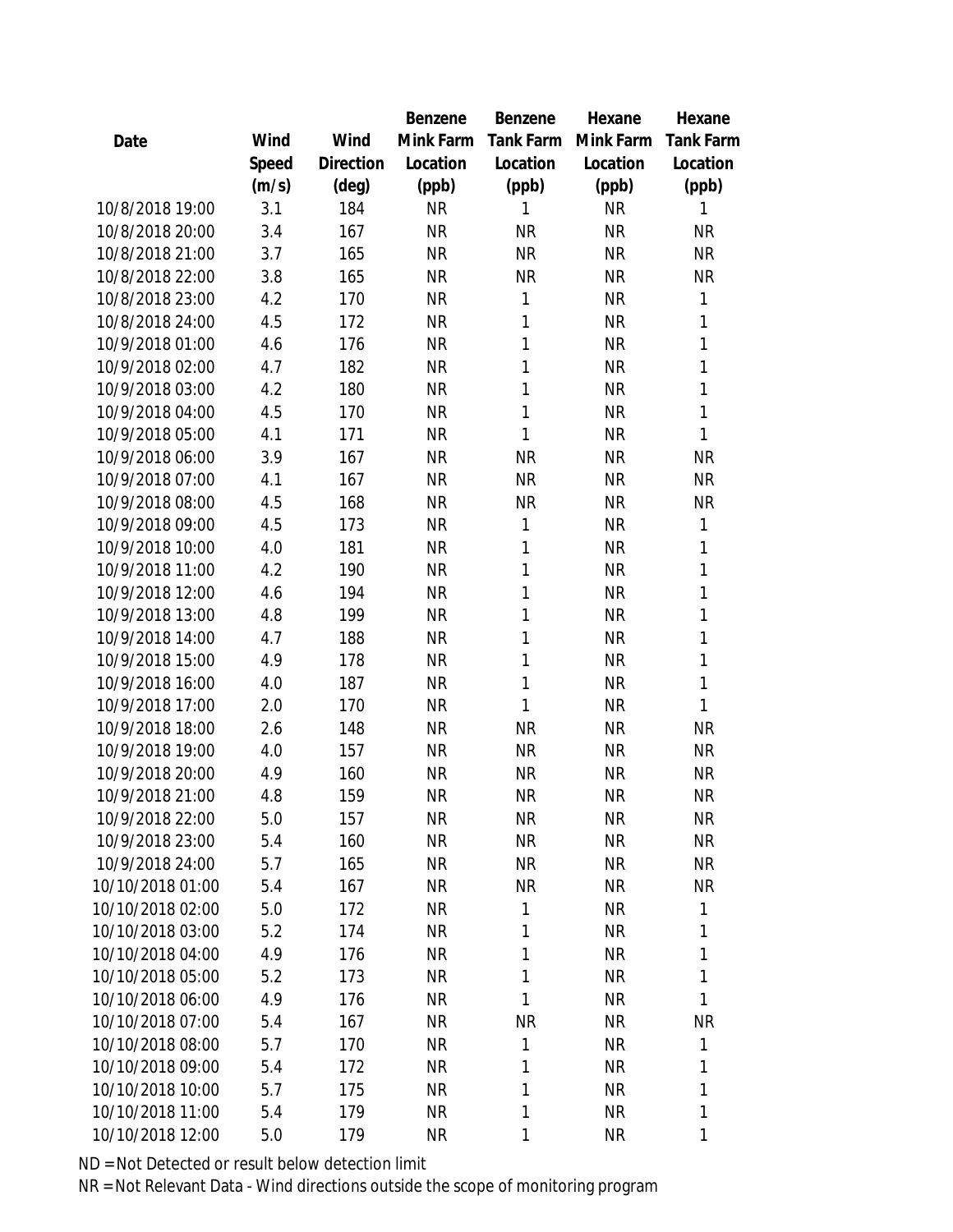|                  |       |                | <b>Benzene</b> | Benzene          | Hexane    | Hexane           |
|------------------|-------|----------------|----------------|------------------|-----------|------------------|
| Date             | Wind  | Wind           | Mink Farm      | <b>Tank Farm</b> | Mink Farm | <b>Tank Farm</b> |
|                  | Speed | Direction      | Location       | Location         | Location  | Location         |
|                  | (m/s) | $(\text{deg})$ | (ppb)          | (ppb)            | (ppb)     | (ppb)            |
| 10/10/2018 13:00 | 3.5   | 195            | <b>NR</b>      | 1                | <b>NR</b> | 1                |
| 10/10/2018 14:00 | 4.1   | 197            | <b>NR</b>      | 1                | <b>NR</b> | 1                |
| 10/10/2018 15:00 | 4.5   | 234            | 1              | 1                | 1         | 1                |
| 10/10/2018 16:00 | 3.3   | 246            | 1              | 1                | 1         | 2                |
| 10/10/2018 17:00 | 3.7   | 216            | <b>NR</b>      | 1                | <b>NR</b> | 1                |
| 10/10/2018 18:00 | 4.4   | 220            | <b>NR</b>      | 1                | <b>NR</b> | 1                |
| 10/10/2018 19:00 | 5.2   | 227            | <b>NR</b>      | 1                | <b>NR</b> | 1                |
| 10/10/2018 20:00 | 7.1   | 253            | 1              | 1                | 1         | $\overline{2}$   |
| 10/10/2018 21:00 | 7.0   | 261            | 1              | 1                | 1         | $\overline{2}$   |
| 10/10/2018 22:00 | 6.9   | 267            | 1              | 1                | 1         | 1                |
| 10/10/2018 23:00 | 6.6   | 269            | 1              | 1                | 1         | 1                |
| 10/10/2018 24:00 | 6.9   | 272            | 1              | 1                | 1         | 1                |
| 10/11/2018 01:00 | 6.3   | 264            | 1              | 1                | 1         | 1                |
| 10/11/2018 02:00 | 6.5   | 269            | 1              | 1                | 1         | 1                |
| 10/11/2018 03:00 | 6.4   | 262            | 1              | 1                | 1         | 1                |
| 10/11/2018 04:00 | 5.5   | 263            | 1              | 1                | 1         | 1                |
| 10/11/2018 05:00 | 5.3   | 262            | 1              | 1                | 1         | 1                |
| 10/11/2018 06:00 | 5.9   | 273            | 1              | 1                | 1         | 1                |
| 10/11/2018 07:00 | 6.1   | 280            | 1              | <b>NR</b>        | 1         | <b>NR</b>        |
| 10/11/2018 08:00 | 5.8   | 270            | 1              | 1                | 1         | 1                |
| 10/11/2018 09:00 | 5.7   | 274            | 1              | 1                | 1         | 1                |
| 10/11/2018 10:00 | 6.2   | 281            | 1              | <b>NR</b>        | 1         | <b>NR</b>        |
| 10/11/2018 11:00 | 5.6   | 284            | 1              | <b>NR</b>        | 1         | <b>NR</b>        |
| 10/11/2018 12:00 | 5.3   | 287            | 1              | <b>NR</b>        | 1         | <b>NR</b>        |
| 10/11/2018 13:00 | 6.1   | 282            | 1              | <b>NR</b>        | 1         | <b>NR</b>        |
| 10/11/2018 14:00 | 6.0   | 286            | 1              | <b>NR</b>        | 1         | <b>NR</b>        |
| 10/11/2018 15:00 | 5.7   | 285            | 1              | <b>NR</b>        | 1         | <b>NR</b>        |
| 10/11/2018 16:00 | 5.7   | 291            | 1              | <b>NR</b>        | 1         | <b>NR</b>        |
| 10/11/2018 17:00 | 5.7   | 297            | 1              | <b>NR</b>        | 1         | <b>NR</b>        |
| 10/11/2018 18:00 | 5.0   | 290            | 1              | <b>NR</b>        | 1         | <b>NR</b>        |
| 10/11/2018 19:00 | 4.4   | 294            | 1              | <b>NR</b>        | 1         | <b>NR</b>        |
| 10/11/2018 20:00 | 4.6   | 304            | 1              | <b>NR</b>        | 1         | <b>NR</b>        |
| 10/11/2018 21:00 | 4.3   | 312            | 1              | <b>NR</b>        | 1         | <b>NR</b>        |
| 10/11/2018 22:00 | 3.8   | 312            | 1              | <b>NR</b>        | 1         | <b>NR</b>        |
| 10/11/2018 23:00 | 4.7   | 304            | 1              | <b>NR</b>        | 1         | <b>NR</b>        |
| 10/11/2018 24:00 | 3.9   | 304            | 1              | <b>NR</b>        | 1         | <b>NR</b>        |
| 10/12/2018 01:00 | 2.9   | 296            | 1              | <b>NR</b>        | 1         | <b>NR</b>        |
| 10/12/2018 02:00 | 2.6   | 284            | 1              | <b>NR</b>        | 1         | <b>NR</b>        |
| 10/12/2018 03:00 | 2.5   | 272            | 1              | 1                | 1         | $\mathbf{1}$     |
| 10/12/2018 04:00 | 2.2   | 280            | 1              | <b>NR</b>        | 1         | NR               |
| 10/12/2018 05:00 | 1.5   | 270            | 1              | 1                | 1         | 1                |
| 10/12/2018 06:00 | 1.7   | 241            | 1              | 1                | 1         | 1                |